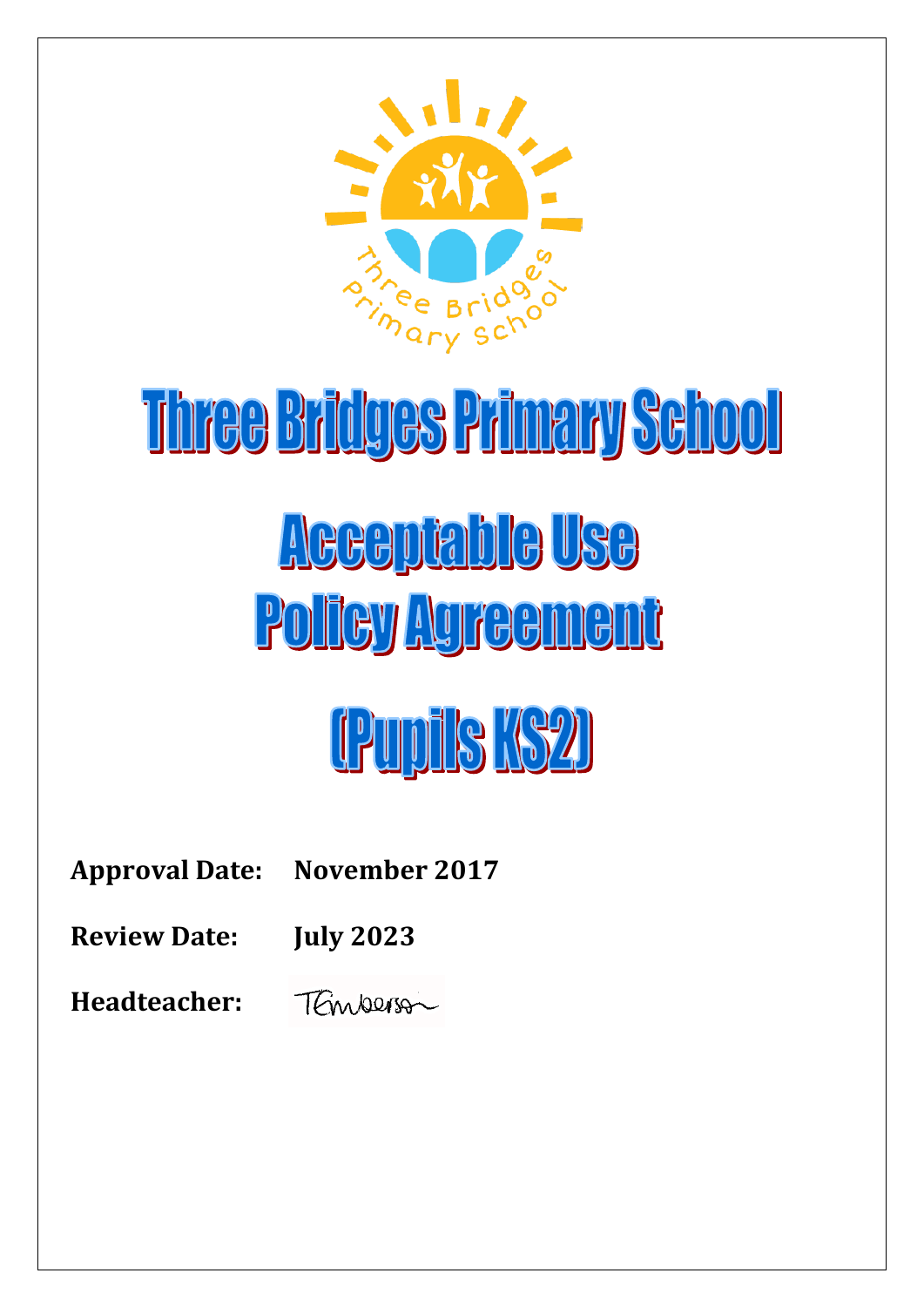### **PUPIL ACCEPTABLE USE AGREEMENT FOR OLDER PUPILS (KS2)**

### **School Policy**

Digital technologies have become integral to the lives of children and young people, both within schools and outside school. These technologies are powerful tools, which open up new opportunities for everyone. These technologies can stimulate discussion, promote creativity and stimulate awareness of context to promote effective learning. Young people should have an entitlement to safe internet access at all times.

## **This Acceptable Use Agreement is intended to ensure:**

- That young people will be responsible users and stay safe while using the internet and other digital technologies for educational, personal and recreational use.
- That school systems and users are protected from accidental or deliberate misuse that could put the security of the systems at risk. Users will have access to digital technologies to enhance their learning and will, in return, expect the pupils to agree to be responsible users.

#### **Acceptable Use Policy Agreement**

I understand that I must use school systems in a responsible way, to ensure that there is no risk to my safety or to the safety and security of the systems and other users.

#### **For my own personal safety:**

- I understand that the school will monitor my use of the systems, devices and digital communications.
- I will keep my username and password safe and secure I will not share it, nor will I try to use any other person's username and password. I understand that I should not write down or store a password where it is possible that someone may steal it.
- I will be aware of "stranger danger", when I am communicating on-line.
- I will not disclose or share personal information about myself or others when on-line (this could include names, addresses, email addresses, telephone numbers, age, gender, educational details, financial details etc.)
- If I arrange to meet people off-line that I have communicated with on-line, I will do so in a public place and take an adult with me.
- I will immediately report any unpleasant or inappropriate material or messages or anything that makes me feel uncomfortable when I see it on-line.

#### **I understand that everyone has equal rights to use technology as a resource and:**

- I understand that the school systems and devices are primarily intended for educational use and that I will not use them for personal or recreational use unless I have permission.
- I will not try (unless I have permission) to make large downloads or uploads that might take up internet capacity and prevent other users from being able to carry out their work.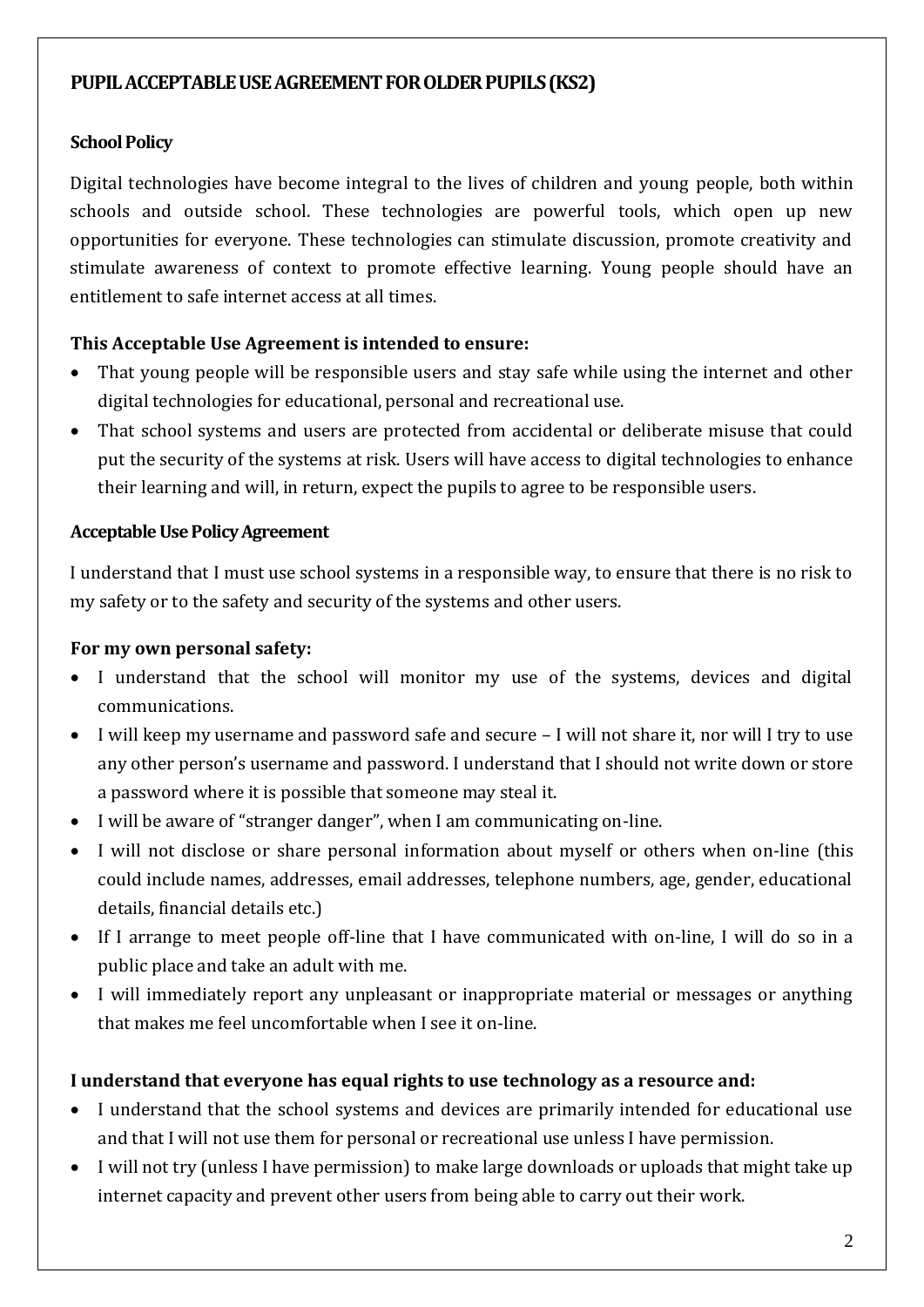I will not use the school systems or devices for on-line gaming, on-line gambling, internet shopping, file sharing, or video broadcasting (e.g. YouTube), unless I have permission of a member of staff to do so.

#### **I will act as I expect others to act toward me:**

- I will respect others' work and property and will not access, copy, remove or otherwise alter any other user's files, without the owner's knowledge and permission.
- I will be polite and responsible when I communicate with others, I will not use strong, aggressive or inappropriate language and I appreciate that others may have different opinions.
- I will not take or distribute images of anyone without their permission.

# **I recognise that the school has a responsibility to maintain the security and integrity of the technology it offers me and to ensure the smooth running of the school:**

- I will only use my own personal devices (mobile phones/USB devices etc.) in school if I have permission
- I understand that, if I do use my own devices in the, I will follow the rules set out in this agreement, in the same way as if I was using school equipment.
- I understand the risks and will not try to upload, download or access any materials which are illegal or inappropriate or may cause harm or distress to others, nor will I try to use any programmes or software that might allow me to bypass the filtering/security systems in place to prevent access to such materials.
- I will immediately report any damage or faults involving equipment or software, however this may have happened.
- I will not open any hyperlinks in emails or any attachments to emails, unless I know and trust the person / organisation who sent the email, or if I have any concerns about the validity of the email (due to the risk of the attachment containing viruses or other harmful programmes)
- I will not install or attempt to install or store programmes of any type on any school device, nor will I try to alter computer settings.
- I will only use social media sites with permission and at the times that are allowed.

#### **When using the internet for research or recreation, I recognise that:**

- I should ensure that I have permission to use the original work of others in my own work
- Where work is protected by copyright, I will not try to download copies (including music and videos)
- When I am using the internet to find information, I should take care to check that the information that I access is accurate, as I understand that the work of others may not be truthful and may be a deliberate attempt to mislead me.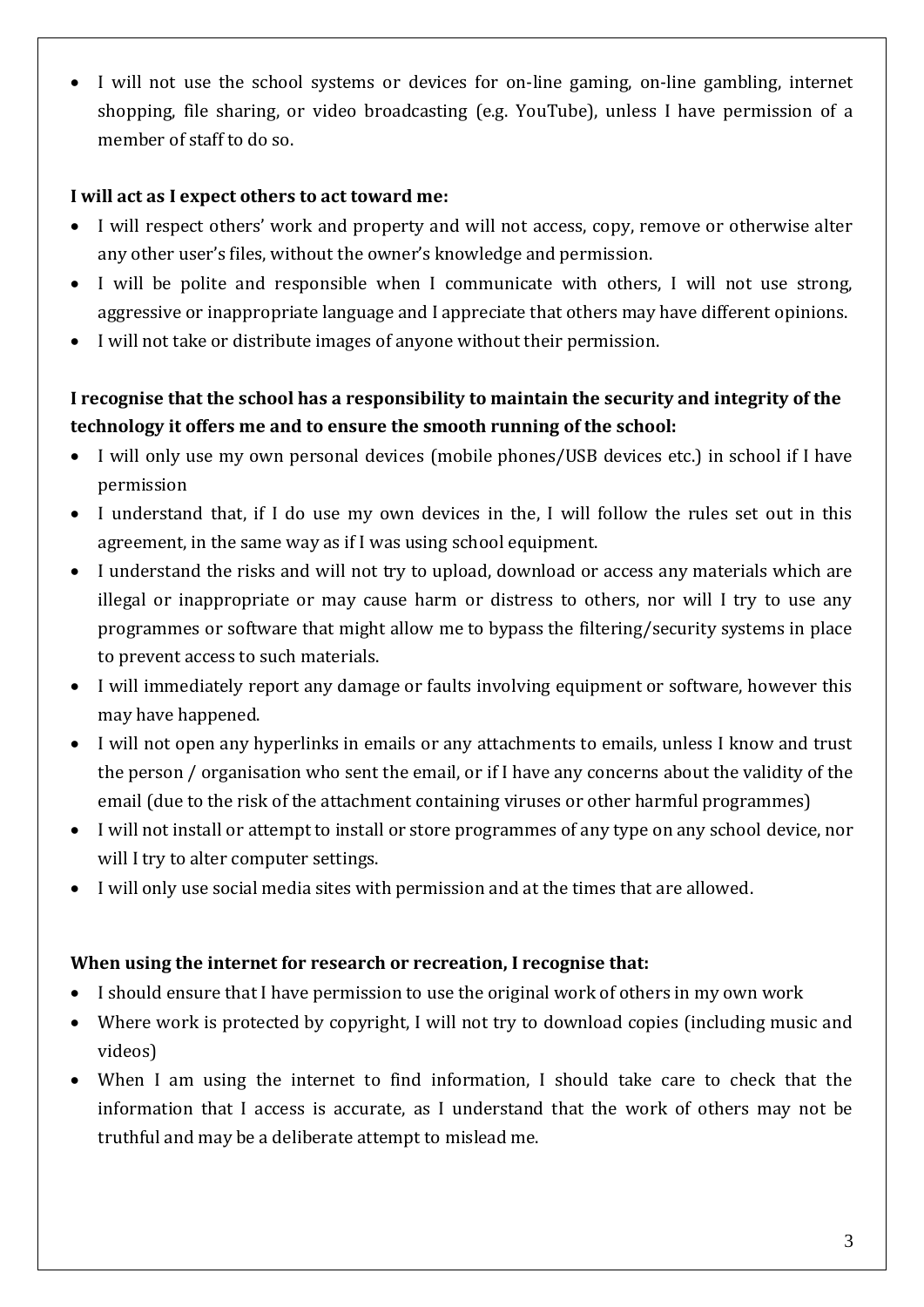#### **I understand that I am responsible for my actions, both in and out of school:**

- I understand that the school also has the right to take action against me if I am involved in incidents of inappropriate behaviour, that are covered in this agreement, when I am out of school and where they involve my membership of the school community (examples would be cyber-bullying, use of images or personal information).
- I understand that if I fail to comply with this Acceptable Use Policy Agreement, I will be subject to disciplinary action. This may include loss of access to the school network/internet, detentions, suspensions, contact with parents and in the event of illegal activities involvement of the police.

**Three Bridges Primary School will make pupils aware of the details and requirements of the Acceptable Use Policy (KS2) through education programmes/awareness raising; and pupils will be asked to sign the agreement below to confirm they have received, understood and agree to the guidelines.**